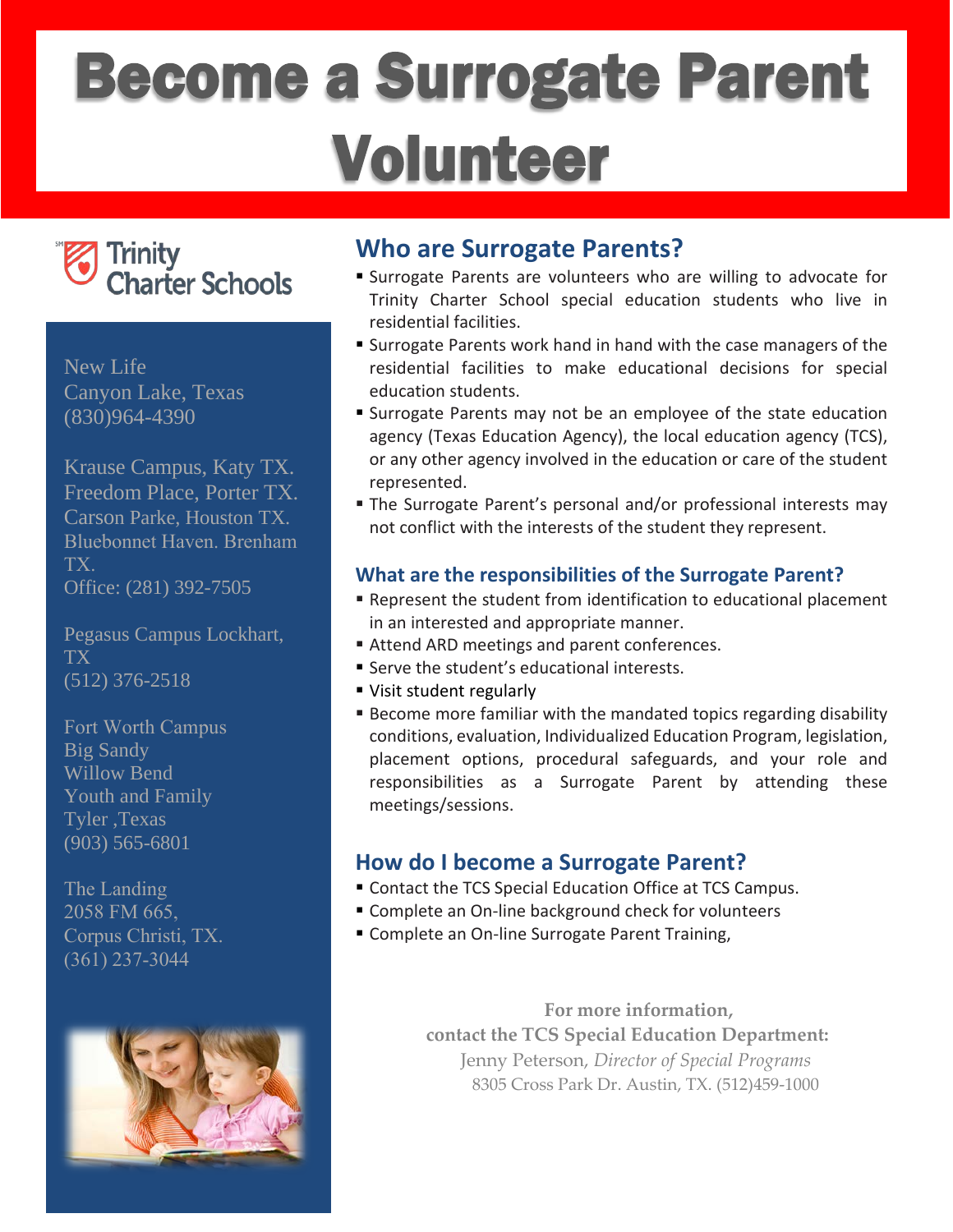

# Residential Facility Monitoring FREQUENTLY ASKED QUESTIONS

Assignment of Surrogate Parents for Students with Disabilities

## Q: **What is a surrogate parent?**

A: Under the Individuals with Disabilities Education Act (IDEA), surrogate parents are individuals appointed to act in place of the parents of a child with a disability, with respect to participating in educational decisions for the child.

## Q: **When must an LEA appoint a surrogate parent for a child with a disability?**

A: In accordance with 34 Code of Federal Regulations (CFR) §300.519(a) local education agencies (LEAs) are required to appoint a surrogate parent to make educational decisions for a child in the following situations:

- a parent cannot be identified;
- a parent cannot be located;
- the child is a ward of the state; or
- the child is an unaccompanied homeless youth.

## Q: **When is a child considered a "ward of the state"?**

A: The term "ward of the state" is not defined in Texas statute. Texas case law, however, reflects that the term refers to a minor child for whom a court has appointed a public agency, such as the Texas Department of Family and Protective Services (TDFPS), as the temporary or permanent managing conservator of the child. As stated above, a surrogate parent must be appointed for a child who is a ward of the state.

## Q: **Who can be appointed as a surrogate parent?**

A: To be eligible to serve as a surrogate parent, an individual must not have a personal or professional interest that conflicts with the interest of the child he or she represents and must have knowledge and skills that ensure adequate representation of the child. In addition, the IDEA regulations expressly prohibit employees of the state education agency (SEA), the LEA, or any agency that is involved in the education or care of the child from serving as surrogate parents. 34 CFR §300.519(d).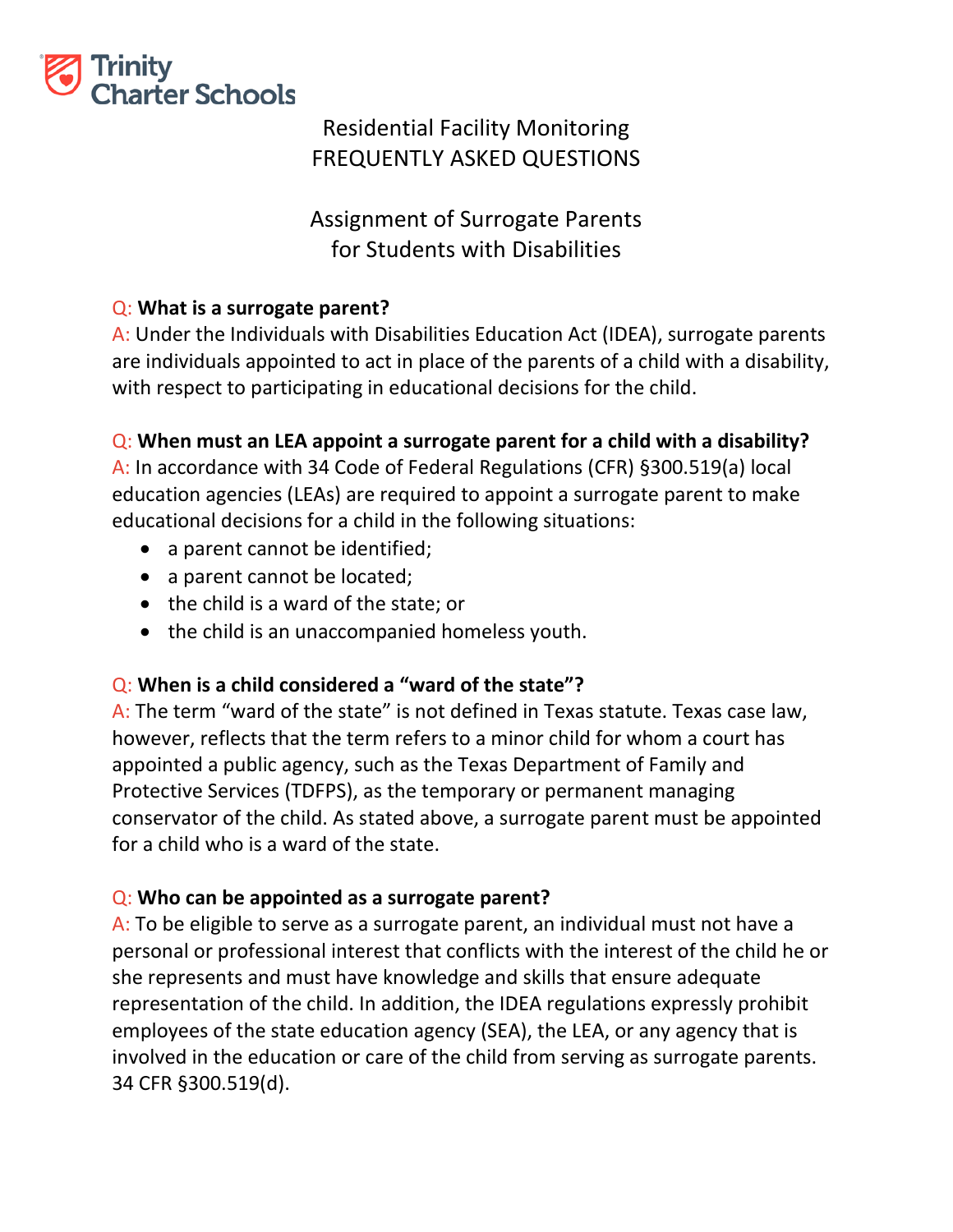

## **NCLB/ESEA Title I PARENTAL INVOLVEMENT POLICY Trinity Charter School**

**Vision Statement**: *Trinity Charter School educates and empowers students to transform and reclaim their lives.*

#### **Parental Involvement**

Trinity Charter School's Title I Programs shall insightfully develop a partnership with the diverse parents – surrogate, biological, foster, etc., that create the unique communities of our schools.

Trinity Charter School, upon acceptance of Title I, NCLB and ESEA funds shall develop (in partnership with parents) a parent involvement policy that will be distributed to all parents. The TCS Parental involvement policy shall be developed into the District Continuous Improvement Plan and meet all the criteria of 20 USC 6312. The policy shall address the parent involvement outcomes of 20 U.S.C. 6312 as follows:

- The involvement of parents in the creation of the original parental involvement policy and the process of school review as outlined in 20 U.S.C. 6316;
- The coordination of services, technical assistance and as well as support necessary to implement parental involvement activities;
- The development of the capacity to service parents in our schools as outlined in 20 U.S.C. 6312 (e);
- The coordination of parental involvement activities and integration into our school/district communities as outlined in 20 U.S.C. 6316; and
- The evaluation of parental involvement programs for efficiency and effectiveness as outlined in 20 U.S.C. 6318 (a)(2)(E).

All parental involvement policy shall be delivered to parents in their home language and in the format most accessible to the parent. The policy shall be available to the local community and updated periodically to guarantee that it meets the needs of the community.

#### **Parental Involvement Plan**

Annually, parents of the student, surrogate and biological, shall work with district staff to develop a written parent involvement policy which will establish the expectations for parent involvement. The policy will be reviewed annually by parents and staff and revised as necessary.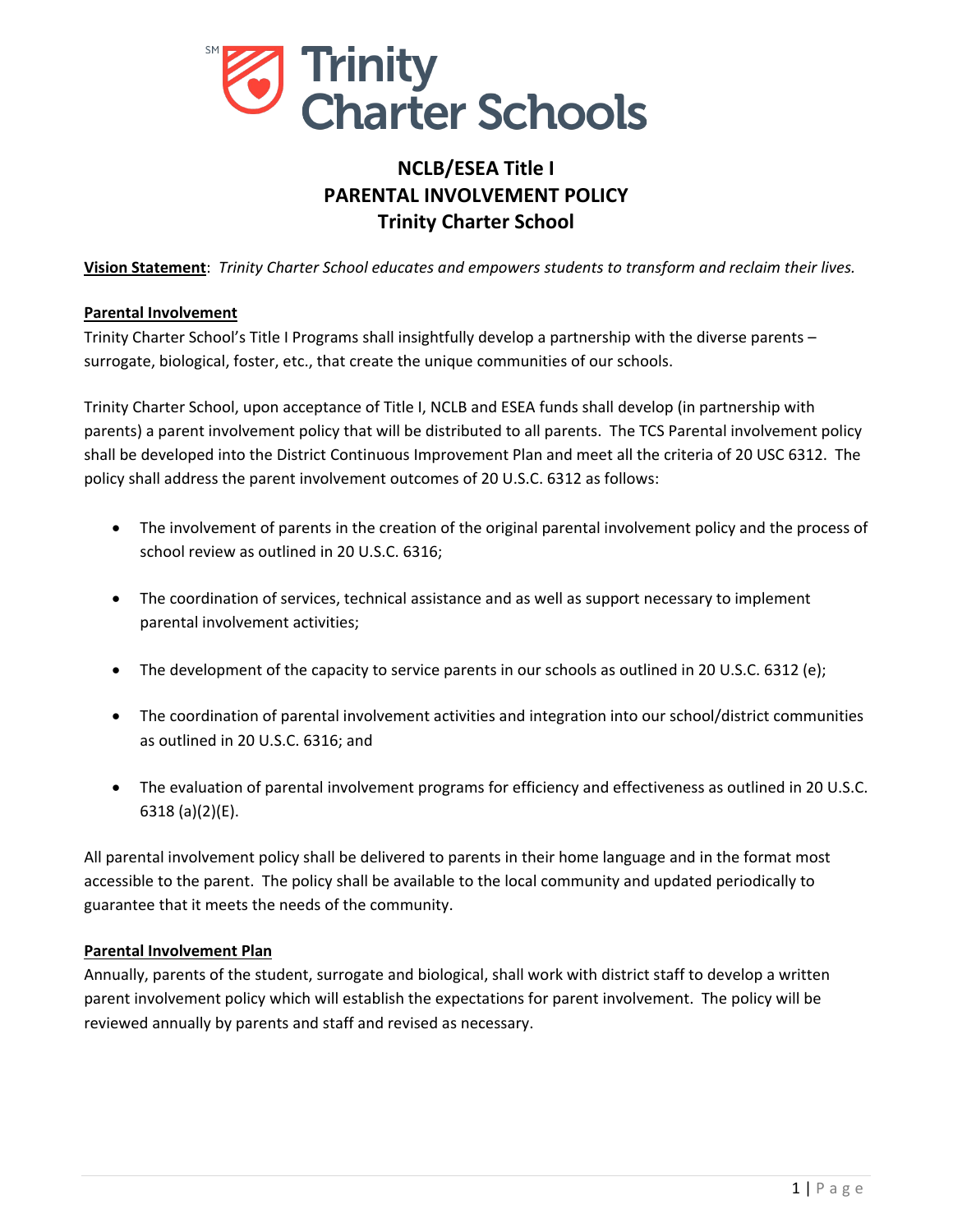#### **Coordination of Technical Assistance**

Trinity Charter School's District office will coordinate and provide assistance to Title I schools in the planning and implementing of effective parental involvement activities that will enhance student learning and school performance.

#### **Building School and Parent Capacity for Involvement**

Parents, and all individuals recognized to serve in that capacity, may attend special trainings to learn more about how to become involved in their child's education.

#### **Coordination of Parental Involvement Strategies with ESEA Programs**

Parents will be provided ongoing information on the different educational programs being offered throughout the district.

#### **Parental Involvement Evaluation**

Annually, a Title I Parent Involvement evaluation will be conducted during a meeting of administrators, teachers and (at least one parent). During the meeting, feedback will be provided as to the effectiveness of the ongoing parental involvement plan. Data will be provided to rate the parental involvement plan's effectiveness.

#### **Parental Involvement in School Activities**

Ongoing during the school year, parents, and individuals serving in that capacity, will be provided opportunities to participate in their children's education.